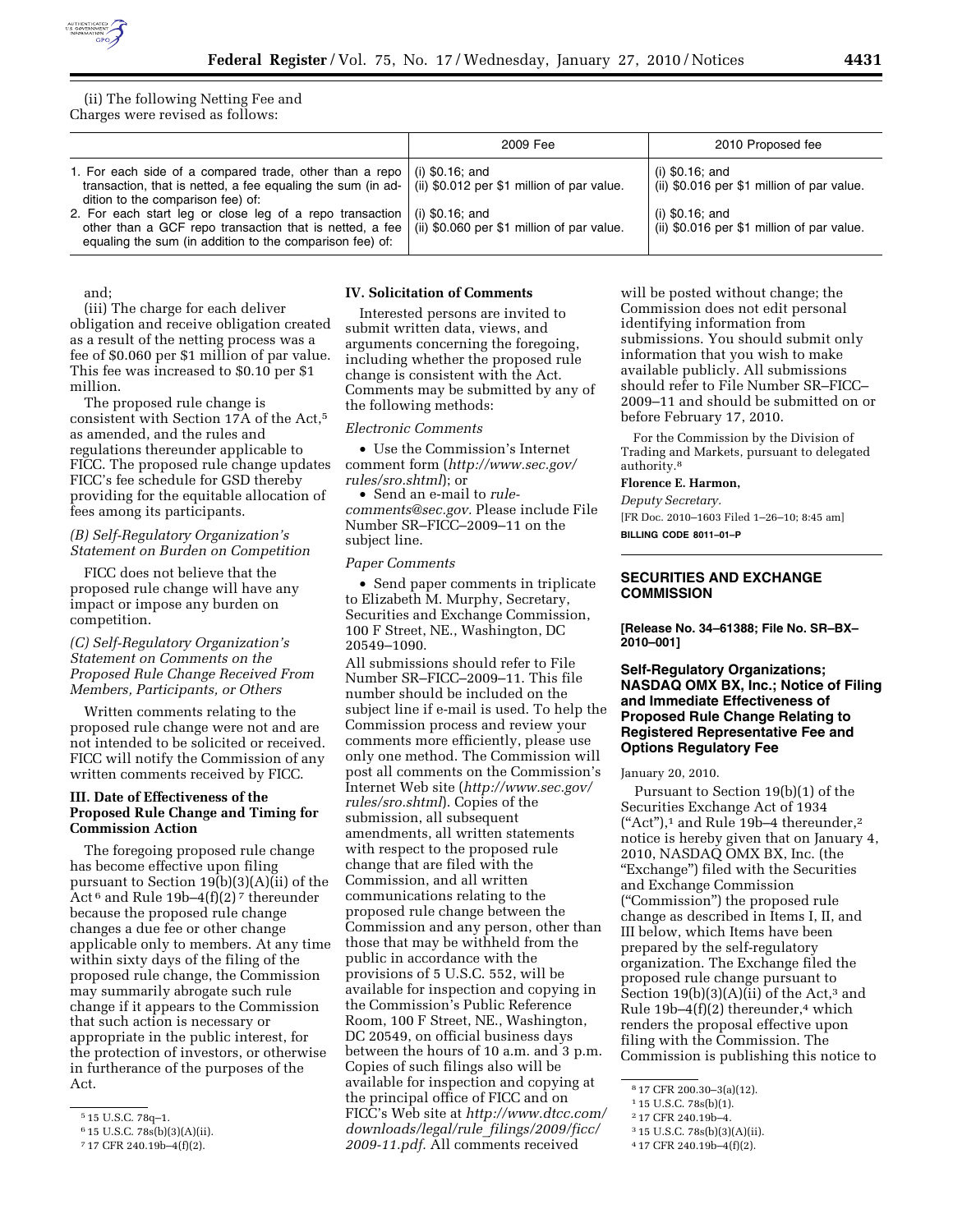solicit comments on the proposed rule from interested persons.

# **I. Self-Regulatory Organization's Statement of the Terms of Substance of the Proposed Rule Change**

NASDAQ OMX BX, Inc. (the "Exchange") proposes to amend the Fee Schedule of the Boston Options Exchange Group, LLC (''BOX'') to institute a new transaction-based ''Options Regulatory Fee'' and eliminate registered representative fees. The text of the proposed rule change is available from the principal office of the Exchange, at the Commission's Public Reference Room, on the Exchange's Internet Web site at *http:// nasdaqomxbx.cchwallstreet.com/ NASDAQOMXBX/Filings/*, and on the Commission's Web site at *http:// www.sec.gov*.

# **II. Self-Regulatory Organization's Statement of the Purpose of, and Statutory Basis for, the Proposed Rule Change**

In its filing with the Commission, the self-regulatory organization included statements concerning the purpose of, and basis for, the proposed rule change and discussed any comments it received on the proposed rule change. The text of these statements may be examined at the places specified in Item IV below. The self-regulatory organization has prepared summaries, set forth in Sections A, B, and C below, of the most significant aspects of such statements.

## *A. Self-Regulatory Organization's Statement of the Purpose of, and Statutory Basis for, the Proposed Rule Change*

#### 1. Purpose

This proposed rule change is based on a filing previously submitted by the Chicago Board Options Exchange (''CBOE'') that was effective upon filing.5 The Exchange proposes to amend the BOX Fee Schedule to institute a new transaction-based ''Options Regulatory Fee'' and eliminate registered representative fees. Each Options Participant that registers an options principal and/or representative who is conducting business on BOX is assessed a registered representative fee (''RR Fee'') based on the action associated with the registration. There are annual fees as well as initial, transfer and termination fees. RR Fees as well as other regulatory fees collected by the Exchange were

intended to cover only a portion of the cost of the Exchange's regulatory programs.6 Prior to recent rule changes by other options exchanges, such as CBOE, NASDAQ OMX PHLX (''PHLX'') and the International Securities Exchange ("ISE"), all options exchanges, regardless of size, charged registered representative fees.

The Exchange believes that the current RR Fee is not equitable. The options industry has evolved to a structure with many more Internetbased and discount brokerage firms. These firms have few registered representatives and thus pay very little in RR Fees compared to full service brokerage firms that have many registered representatives. Further, due to the manner in which RR Fees are charged, it is possible for a BOX Options Participant to restructure its business to avoid paying these fees altogether. A firm can avoid RR Fees by terminating its Options Participant status and sending its business to BOX through another separate BOX Options Participant, even an affiliated firm that has many fewer registered representatives. If firms terminated their Options Participant status to avoid RR Fees, the Exchange would suffer the loss of a source of funding for its regulatory programs. More importantly, the regulatory effort the Exchange expends to review the transactions of each type of firm is not commensurate with the number of registered representatives that each firm employs.

In order to address the inequity of the current regulatory fee structure and to offset more fully the cost of the Exchange's regulatory programs pertaining to BOX, the Exchange proposes to eliminate the current RR Fee for BOX Options Participants and adopt an Options Regulatory Fee (''ORF'') of \$0.0030 per contract, with a minimum one-cent charge per trade.7 This fee would be assessed by the Exchange to each BOX Options Participant for all options transactions executed or cleared by the Options Participant that are cleared by The Options Clearing Corporation (''OCC'') in

the customer range, i.e., transactions that clear in the customer account of the Options Participant's clearing firm at OCC, regardless of the marketplace of execution. In other words, the Exchange would impose the ORF on all options transactions executed by a BOX Options Participant, even if the transactions do not take place on BOX.8 The ORF would also be charged for transactions that are not executed by a BOX Options Participant but are ultimately cleared by a BOX Options Participant. In the case where a BOX Options Participant executes a transaction and a BOX Options Participant clears the transaction, the ORF would be assessed to the BOX Options Participant who executed the transaction. In the case where a non-BOX Options Participant executes a transaction and a BOX Options Participant clears the transaction, the ORF would be assessed to the BOX Options Participant who clears the transaction.

As noted, the ORF would replace RR Fees, which relate to a BOX Options Participant's options customer business. Further, RR Fees constituted the singlelargest fee assessed that is related to BOX customer trading activity (in that BOX generally does not charge customer transaction fees),<sup>9</sup> and the Exchange believes it is appropriate to charge the ORF only to transactions that clear as customer at the OCC. The Exchange believes that its broad regulatory responsibilities with respect to BOX Options Participants' activities supports applying the ORF to transactions cleared but not executed by a BOX Options Participant. The Exchange's regulatory responsibilities are the same regardless of whether a BOX Options Participant executes a transaction or clears a transaction executed on its behalf. The Exchange regularly reviews all such activities, including performing surveillance for position limit violations, manipulation, frontrunning, contrary exercise advice violations and insider trading.10 These activities span across multiple exchanges.

9Under BOX's Take or Make fee structure, customer trading may generate Make fees, but these fees are not specifically related to customer activity and are offset by equal Take credits. Therefore, Make fees are not intended to directly raise funds for Exchange programs, including regulatory.

10The Exchange also participates in The Options Regulatory Surveillance Authority (''ORSA'')

<sup>5</sup>*See* Securities Exchange Act Release No. 58817 (October 20, 2008), 73 FR 63744 (October 27, 2008) (SR–CBOE–2008–105) (Notice of Filing and Immediate Effectiveness of Proposed Rule Change Relating to the Registered Representative Fee and an Options Regulatory Fee).

<sup>6</sup>*See* Securities Exchange Act Release No. 57152 (January 15, 2008), 73 FR 3767 (January 22, 2008) (SR–BSE–2007–55).

<sup>7</sup>A fee similar to the RR fee may still apply to those BOX Options Participants that also conduct business on the NASDAQ OMX BX equities trading platform. Any such fees may be found at *http:// www.nasdaqtrader.com/Trader.aspx?id=bx*\_*pricing*. NASDAQ OMX BX will not charge the applicable annual RR renewal fee for the 2010 calendar year. *See* NASDAQ OMX Equity Regulatory Alert #2009– 17. In some instances, the Exchange will refund certain RR fees collected through the CRD system from BOX Options Participants that do not conduct business on NASDAQ OMX BX equities trading platform.

<sup>8</sup>The ORF would apply to all customer orders executed by a BOX Options Participant on BOX. Exchange rules require each BOX Options Participant to submit trade information in order to allow the Exchange to properly prioritize and match orders and quotations and report resulting transactions to the OCC. *See* BOX Rules Chapter V, Section 15. The Exchange represents that it has surveillances in place to verify that BOX Options Participants comply with the rule.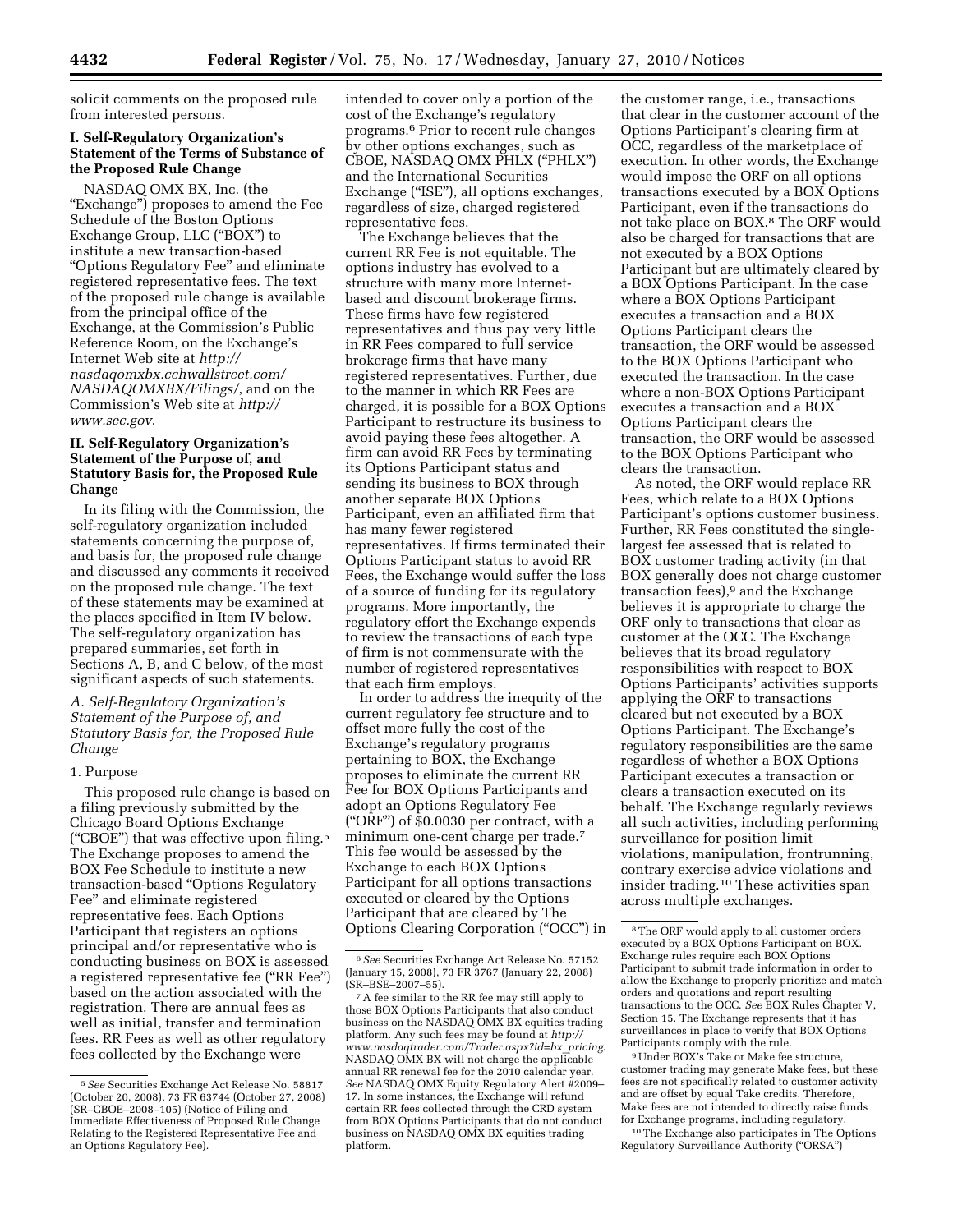The Exchange believes the initial level of the fee is reasonable because it relates to the recovery of the costs of supervising and regulating BOX Options Participants. The Exchange believes the amount of the ORF is fair and reasonably allocated because it is a closer approximation to the Exchange's actual costs in administering its

regulatory program. The ORF would be collected indirectly from BOX Options Participants through their clearing firms by OCC on behalf of the Exchange. The Exchange expects that BOX Options Participants will pass-through the ORF to their customers in the same manner that firms pass-through to their customers the fees charged by Self Regulatory Organizations (''SROs'') to help the SROs meet their obligations under Section 31 of the Exchange Act.

The ORF is designed to recover a material portion of the costs to the Exchange of the supervision and regulation of BOX Options Participants, including performing routine surveillances and investigations, as well as policy, rulemaking, interpretive and enforcement activities.<sup>11</sup> The Exchange believes that revenue generated from the ORF will cover the substantial majority of the Exchange's regulatory costs related to the BOX market. At present, RR Fees make up the largest part of the Exchange's total options regulatory fee revenue, however, the total amount of BOX specific regulatory fees collected by the Exchange is significantly less than the regulatory costs incurred by BOX on an annual basis. The Exchange notes that its regulatory responsibilities with respect to BOX Options Participant compliance with options sales practice rules have been allocated to FINRA under a 17d–2 agreement. The ORF is not designed to cover the cost of options sales practice regulation.

The Exchange would monitor the amount of revenue collected from the ORF to ensure that it, in combination

<sup>11</sup> As stated above, the RR Fees collected by the Exchange were originally intended to cover only a portion of the cost of the Exchange's regulatory programs.

with its other BOX regulatory fees and fines, does not exceed the Exchange's total regulatory costs. The Exchange expects to monitor BOX regulatory costs and revenues at a minimum on an annual basis. If the Exchange determines BOX regulatory revenues exceed regulatory costs, the Exchange would adjust the ORF by submitting a fee change filing to the Commission. The Exchange would notify BOX Options Participants of adjustments to the ORF via a Regulatory Information Circular.

The Exchange believes the proposed ORF is equitably allocated because it would be charged to all BOX Options Participants on all their customer options business. The Exchange believes the proposed ORF is reasonable because it will raise revenue related to the amount of customer options business conducted by BOX Options Participants, and thus the amount of Exchange regulatory services those BOX Options Participants will require, instead of how many registered representative a particular BOX Options Participant employs.12

As a fully-electronic exchange without a trading floor, the amount of resources required by the Exchange to surveil non-customer trading activity is significantly less than the amount of resources the Exchange must dedicate to surveil customer trading activity. This is because surveilling customer trading activity is much more labor-intensive and requires greater expenditure of human and technical resources than surveilling non-customer trading activity, which tends to be more automated and less labor-intensive. As a result, the costs associated with administering the customer component of the Exchange's overall regulatory program are materially higher than the costs associated with administering the non-customer component (e.g., market maker) of its regulatory program.

The Exchange believes it is reasonable and appropriate for the Exchange to charge the ORF for options transactions regardless of the exchange on which the transactions occur. The Exchange has a statutory obligation to enforce compliance by BOX Options Participants and their associated persons with the Exchange Act and the rules of the Exchange and to surveil for other manipulative conduct by market participants (including non-BOX Options Participants) trading on the Exchange. The Exchange cannot

effectively surveil for such conduct without looking at and evaluating activity across all options markets. Many of the Exchange's market surveillance programs require the Exchange to look at and evaluate activity across all options markets, such as surveillance for position limit violations, manipulation, frontrunning and contrary exercise advice violations/ expiring exercise declarations.13 Also, the Exchange and the other options exchanges are required to populate a consolidated options audit trail (''COATS'') system in order to surveil BOX Options Participant activities across markets.14

In addition to its own surveillance programs, the Exchange works with other SROs and exchanges on intermarket surveillance related issues. Through its participation in the Intermarket Surveillance Group (''ISG''),15 the Exchange shares information and coordinates inquiries and investigations with other exchanges designed to address potential intermarket manipulation and trading abuses. The Exchange's participation in ISG helps it to satisfy the Exchange Act requirement that it have coordinated surveillance with markets on which security futures are traded and markets on which any security underlying security futures are traded to detect manipulation and insider trading.16

The Exchange believes that charging the ORF across markets will avoid having BOX Options Participants direct their trades to other markets in order to avoid the fee and to thereby avoid paying for their fair share of regulation. If the ORF did not apply to activity across markets then BOX Options Participants would send their orders to the least cost, least regulated exchange. Other exchanges could impose a similar

14COATS effectively enhances intermarket options surveillance by enabling the options exchanges to reconstruct the market promptly to effectively surveil certain rules.

15 ISG is an industry organization formed in 1983 to coordinate intermarket surveillance among the SROs by cooperatively sharing regulatory information pursuant to a written agreement between the parties. The goal of the ISG's information sharing is to coordinate regulatory efforts to address potential intermarket trading abuses and manipulations.

16*See* Exchange Act Section 6(h)(3)(I).

national market system plan and in doing so shares information and coordinates with other exchanges designed to detect the unlawful use of undisclosed material information in the trading of securities options. ORSA is a national market system comprised of several self-regulatory organizations whose functions and objectives include the joint development, administration, operation and maintenance of systems and facilities utilized in the regulation, surveillance, investigation and detection of the unlawful use of undisclosed material information in the trading of securities options. The Exchange compensates ORSA for the Exchange's portion of the cost to perform insider trading surveillance on behalf of the Exchange. The ORF will cover the costs associated with the Exchange's arrangement with ORSA.

<sup>&</sup>lt;sup>12</sup>The Exchange expects that implementation of the proposed ORF will result generally in many traditional brokerage firms paying less regulatory fees while Internet and discount brokerage firms will pay more.

<sup>13</sup>The Exchange and other options SROs are parties to a 17d–2 agreement allocating among the SROs regulatory responsibilities relating to compliance by the common members with rules for expiring exercise declarations, position limits, OCC trade adjustments, and Large Option Position Report reviews. *See* Securities Exchange Act Release No. 56941 (December 11, 2007).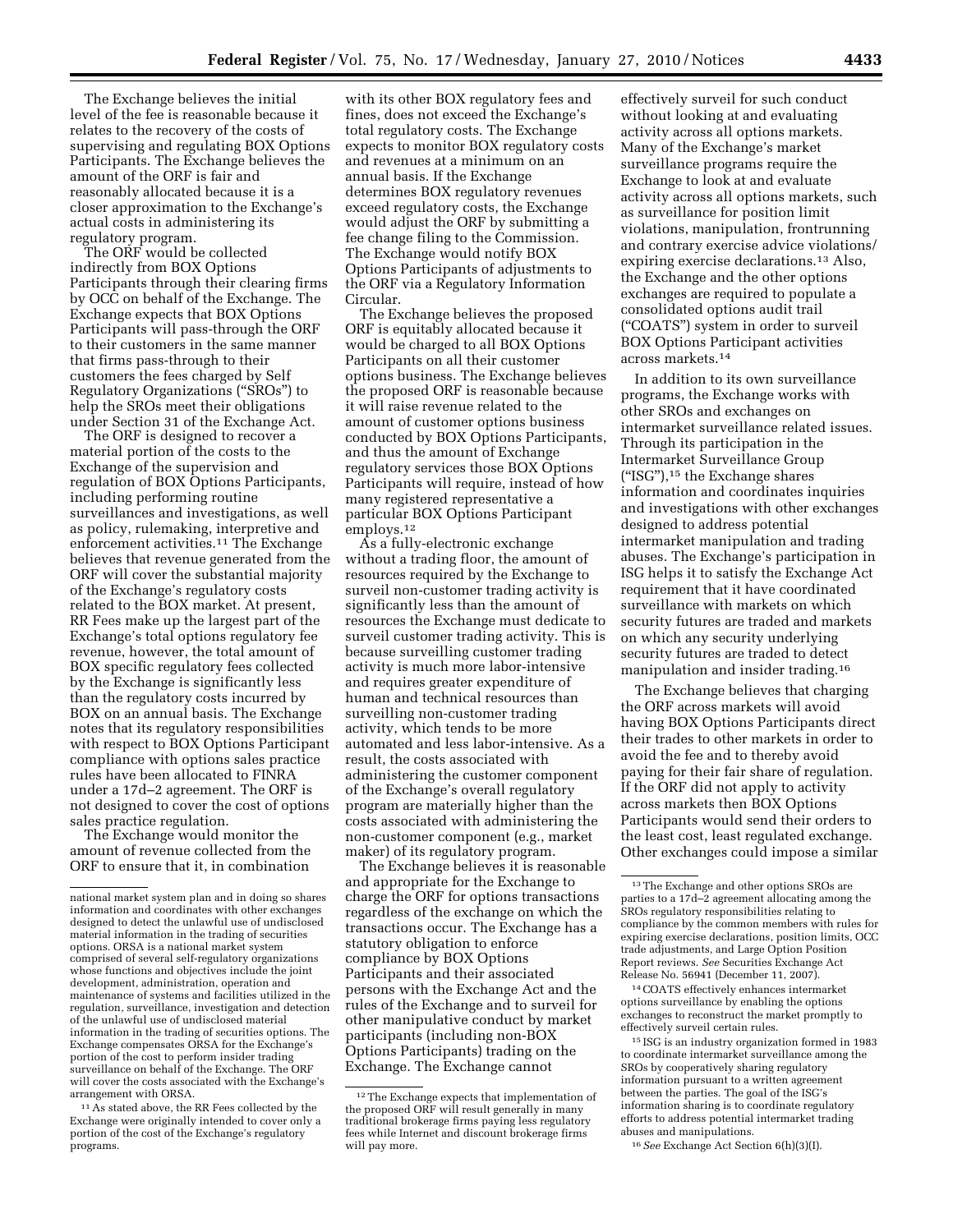fee on their member's activity, including the activity of those members on BOX.17

The Exchange notes that there is established precedent for an SRO charging a fee across markets, namely, FINRA's Trading Activity Fee 18 and the CBOE's ORF.19 While the Exchange does not have all the same regulatory responsibilities as FINRA, the Exchange believes that, like the CBOE, its broad regulatory responsibilities with respect to BOX Options Participants' activities, irrespective of where their transactions take place, supports a regulatory fee applicable to transactions on other markets. Unlike FINRA's Trading Activity Fee, the ORF would apply only to a BOX Options Participant's customer options transactions.

The Exchange has designated this proposal to be operative on January 1, 2010.

#### 2. Statutory Basis

The Exchange believes that the proposal is consistent with the requirements of Section 6(b) of the Act,20 in general, and Section 6(b)(4) of the Act,21 in particular, in that it provides for the equitable allocation of reasonable dues, fees, and other charges among its members and issuers and other persons using its facilities. In particular, the Exchange believes the ORF is objectively allocated to BOX Options Participants because it would be charged to all BOX Options Participants on all their transactions that clear as customer at the OCC. Moreover, the Exchange believes the ORF ensures fairness by assessing higher fees to those BOX Options Participants that require more Exchange regulatory services based on the amount of customer options business they conduct.

The Commission has addressed the funding of an SRO's regulatory operations in the Concept Release Concerning Self-Regulation 22 and the release on the Fair Administration and Governance of Self-Regulatory

Organizations.23 In the Concept Release, the Commission states that: ''Given the inherent tension between an SRO's role as a business and a regulator, there undoubtedly is a temptation for an SRO to fund the business side of its operations at the expense of regulation.'' 24 In order to address this potential conflict, the Commission proposed in the Governance Release rules that would require an SRO to direct monies collected from regulatory fees, fines, or penalties exclusively to fund the regulatory operations and other programs of the SRO related to its regulatory responsibilities.25 The Exchange has designed the ORF to generate revenues that will approximately be equal to BOX's regulatory costs, which is consistent with the Commission's view that regulatory fees be used for regulatory purposes and not to support the Exchange's business side.

## *B. Self-Regulatory Organization's Statement on Burden on Competition*

The Exchange does not believe that the proposed rule change will impose any burden on competition that is not necessary or appropriate in furtherance of the purposes of the Act.

# *C. Self-Regulatory Organization's Statement on Comments on the Proposed Rule Change Received From Members, Participants or Others*

The Exchange has neither solicited nor received comments on the proposed rule change.

## **III. Date of Effectiveness of the Proposed Rule Change and Timing for Commission Action**

The foregoing rule change has become effective pursuant to Section  $19(b)(3)(A)(ii)$  of the Exchange Act <sup>26</sup> and Rule 19b–4(f)(2) 27 thereunder, because it establishes or changes a due, fee, or other charge applicable only to a member.

At any time within 60 days of the filing of the proposed rule change, the Commission may summarily abrogate the rule change if it appears to the Commission that the action is necessary or appropriate in the public interest, for the protection of investors, or would otherwise further the purposes of the Act.

- 25 Governance Release at 71142.
- 26 15 U.S.C. 78s(b)(3)(A)(ii).

27 17 CFR 240.19b–4(f)(2).

# **IV. Solicitation of Comments**

Interested persons are invited to submit written data, views, and arguments concerning the foregoing, including whether the proposed rule change is consistent with the Act. Comments may be submitted by any of the following methods:

# *Electronic Comments*

• Use the Commission's Internet comment form (*http://www.sec.gov/ rules/sro.shtml*); or

• Send an e-mail to *rulecomments@sec.gov.* Please include File Number SR–BX–2010–001 on the subject line.

### *Paper Comments*

• Send paper comments in triplicate to Elizabeth M. Murphy, Secretary, Securities and Exchange Commission, 100 F Street, NE., Washington, DC 20549–1090.

All submissions should refer to File Number SR–BX–2010–001. This file number should be included on the subject line if e-mail is used. To help the Commission process and review your comments more efficiently, please use only one method. The Commission will post all comments on the Commission's Internet Web site (*http://www.sec.gov/ rules/sro.shtml*). Copies of the submission, all subsequent amendments, all written statements with respect to the proposed rule change that are filed with the Commission, and all written communications relating to the proposed rule change between the Commission and any person, other than those that may be withheld from the public in accordance with the provisions of 5 U.S.C. 552, will be available for inspection and copying in the Commission's Public Reference Room, 100 F Street, NE, Washington, DC 20549, on official business days between the hours of 10 a.m. and 3 p.m. Copies of such filing also will be available for inspection and copying at the principal office of the Exchange. All comments received will be posted without change; the Commission does not edit personal identifying information from submissions. You should submit only information that you wish to make available publicly. All submissions should refer to File No. SR–BX–2010–001 and should be submitted on or before February 17, 2010.

 $^{\rm 17}\!$  The Exchange notes that CBOE currently assesses an options regulatory fee similar to the one proposed herein, which fee is also assessed on the trading activity of a CBOE member on BOX. Similar regulatory fees have also recently been assessed by PHLX (*See* Securities Exchange Act Release No. 61133 (December 9, 2009), 74 FR 66715 (December 16, 2009) (SR–Phlx–2009–100)); and ISE (*See*  Securities Exchange Act Release No. 61154 (December 11, 2009), 74 FR 67278 (December 18, 2009) (SR–ISE–2009–105)).

<sup>18</sup>*See* Securities Exchange Act Release No. 47946 (May 30, 2003), 68 FR 3402 (June 6, 2003).

<sup>19</sup>*See supra* note 5.

<sup>20</sup> 15 U.S.C. 78f(b).

<sup>21</sup> 15 U.S.C. 78f(b)(4).

<sup>22</sup>*See* Securities Exchange Act Release No. 50700 (November 18, 2004), 69 FR 71256 (December 8, 2004) (''Concept Release'').

<sup>23</sup>*See* Securities Exchange Act Release No. 50699 (November 18, 2004), 69 FR 71126 (December 8, 2004) (''Governance Release'').

<sup>24</sup>Concept Release at 71268.